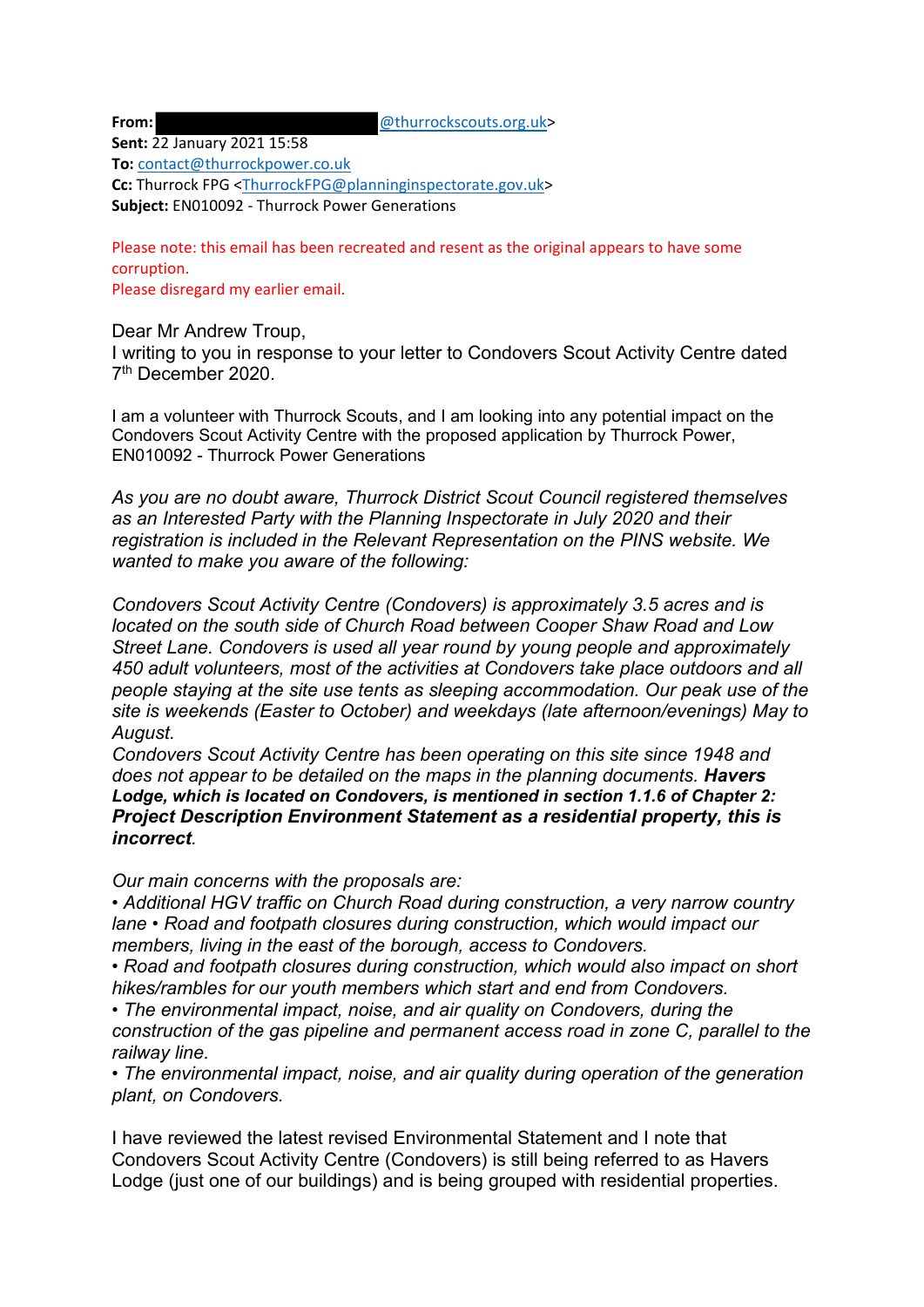Condovers does not have any residential properties on their site and we are registered for Business rates as a charitable educational (unclassified) activity centre.

I would be grateful if the Environmental Statement could be updated to reflect the sites activities and the potential impact, of the proposed development, on our 3.5acre site.

I have attached a plan showing our activity centre in relation your published development zones.

Please do not hesitate to contact me if you require any further information.

Thank you.

Project Leader Thurrock District Scout Council



*Please note that the contents of this email and any attachments are privileged and/or confidential and intended solely for the use of the intended recipient. If you are not the intended recipient of this email and its attachments, you must take no action based upon them, nor must you copy or show them to anyone. Please contact the sender if you believe you have received this email in error and then delete this email from your system.*

*Recipients should note that e-mail traffic on Planning Inspectorate systems is subject to monitoring, recording and auditing to secure the effective operation of the system and for other lawful purposes. The Planning Inspectorate has taken steps to keep this e-mail and any attachments free from viruses. It accepts no liability for any loss or damage caused as a result of any virus being passed on. It is the responsibility of the recipient to perform all necessary checks.*

*The statements expressed in this e-mail are personal and do not necessarily reflect the opinions or policies of the Inspectorate.*

DPC:76616c646f72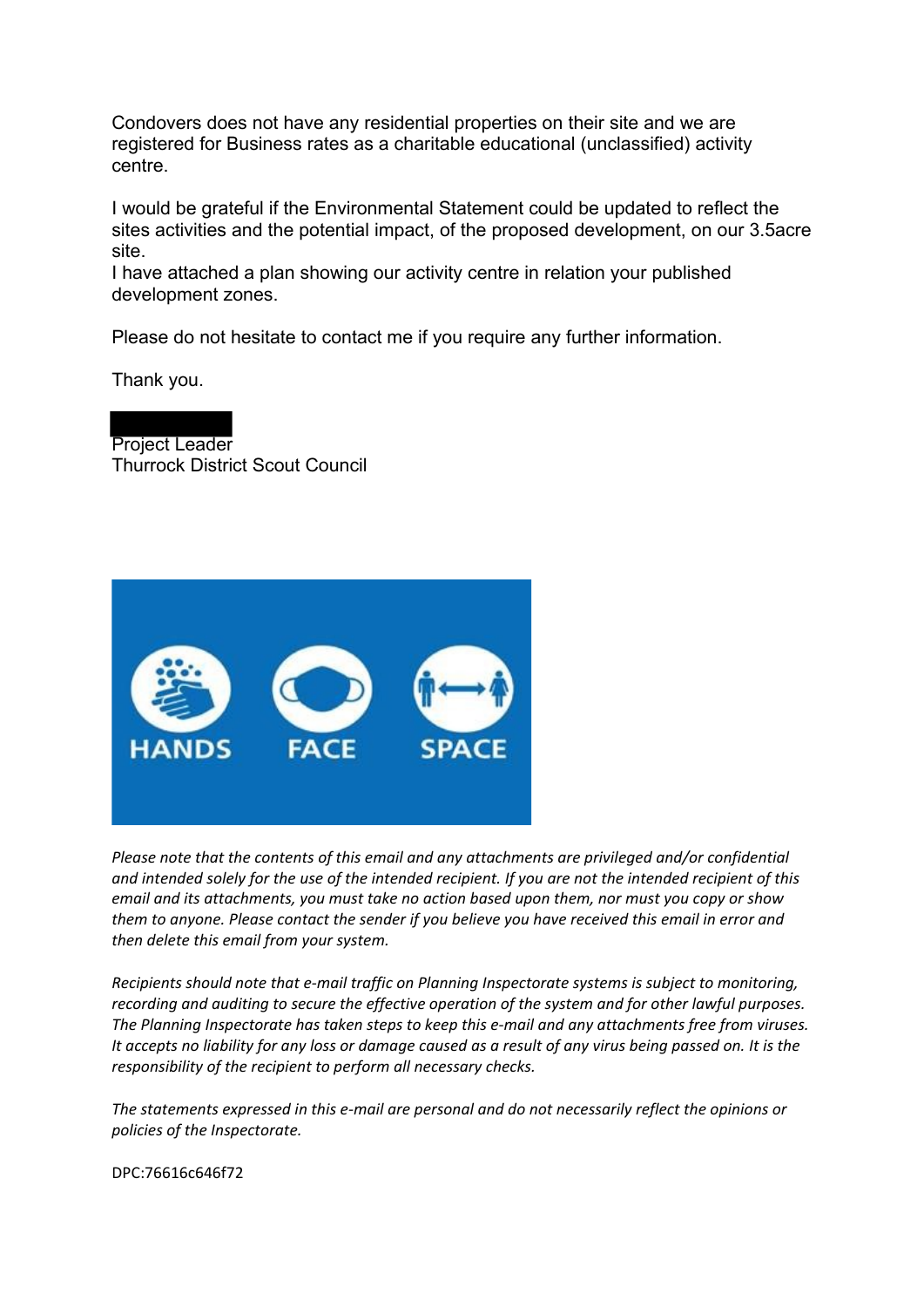